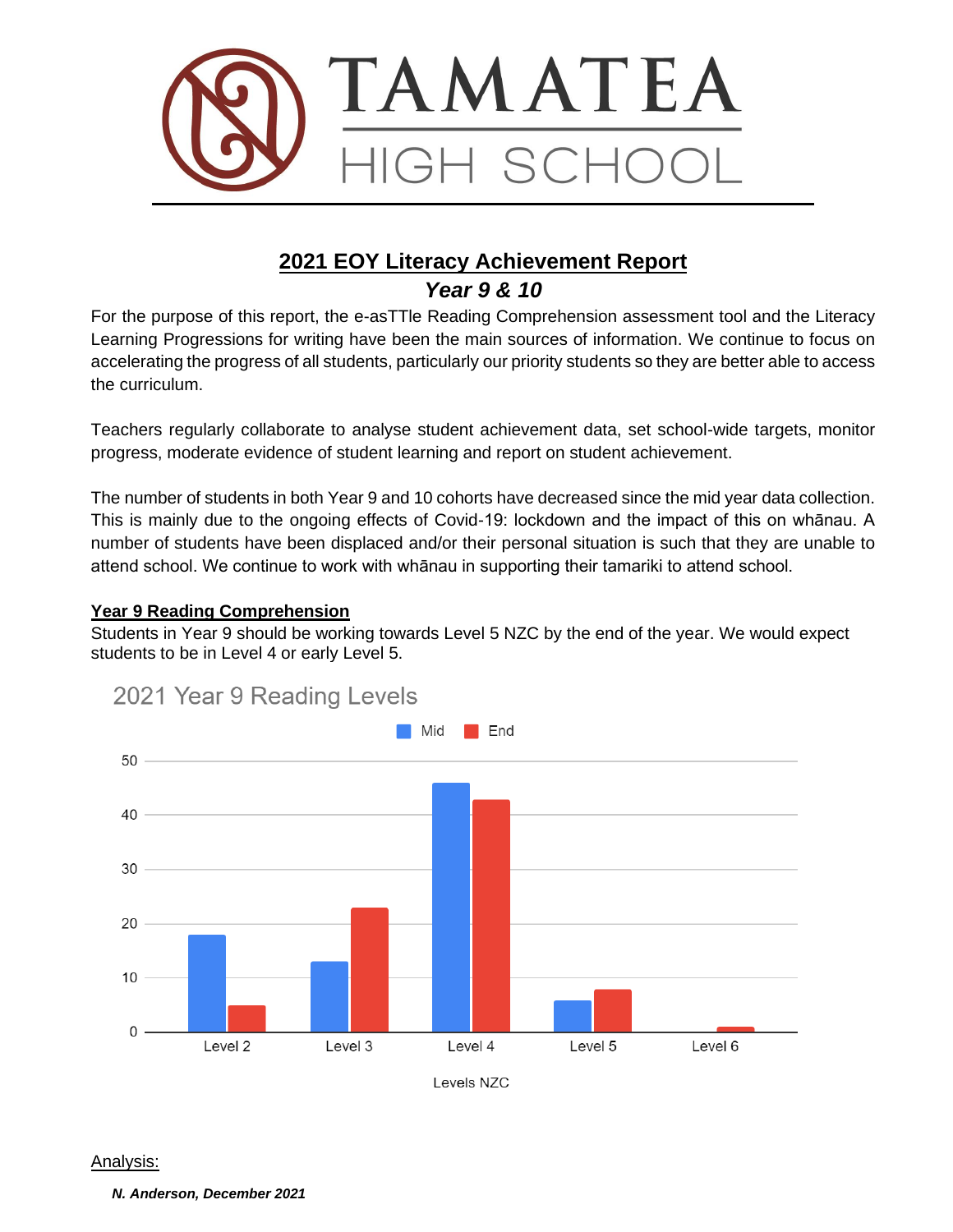There have been considerable shifts in achievement:

- 13 students have moved from Level 2, with now only 6% (5/80) compared to 22% (18/83) at mid year
- There are more students at Level 3, 29% (23) end of year compared to 16% (13) at mid year
- $\bullet$  65% (52/80) of students are at Level 4, 5 or 6
- The gender data is fairly even. The only major difference is in the top levels with a slight difference: 61% (22/36) males and 68% (30/44) females, with one male at Level 6.

Ākonga Māori Achievement:

- 55% (44/80) of the Year 9 cohort identify as Māori, with 21/36 male and 23/44 female
- 73% (32/44) of Māori students are achieving at Level 4 and above, compared to 55% of non-Māori students.
- See the gender breakdown below:

| At Level 4 and Above |                               |     |         |  |
|----------------------|-------------------------------|-----|---------|--|
| ALL $\delta$         | $M\bar{A}$ ORI ơ ALL $\Omega$ |     | MĀORI º |  |
| 61%                  | <b>76%</b>                    | 68% | 70%     |  |

### **Year 10 Reading Comprehension**

Students in Year 10 should be working at Level 5 NZC by the end of the year.



## 2021 Year 10 Reading Levels

### Analysis:

- The Year 10 data has shown minimal improvement from the end of 2020
- 70% (43/61) of students are at Level 4 and 5 Level 4 (33), Level 5 (10), this compares to 72% (36/50) of students are at Level 4, 5 and 6: Level 4 (26), Level 5 (9), Level 6 (1) at the same time last year
- 36% (12/33) students in Level 4 are achieving at Level 4a
- 30% (18/61) of students are at Level 2 and 3, this is a slightly higher that at the end of 2020
- Male students are over-represented in Level 2 with 19% (5/28) compared to 3% (1/28) female.

## Ākonga Māori Achievement:

● 33% (18/54) of the Year 10 cohort identify as Māori, with 12/26 male and 16/28 female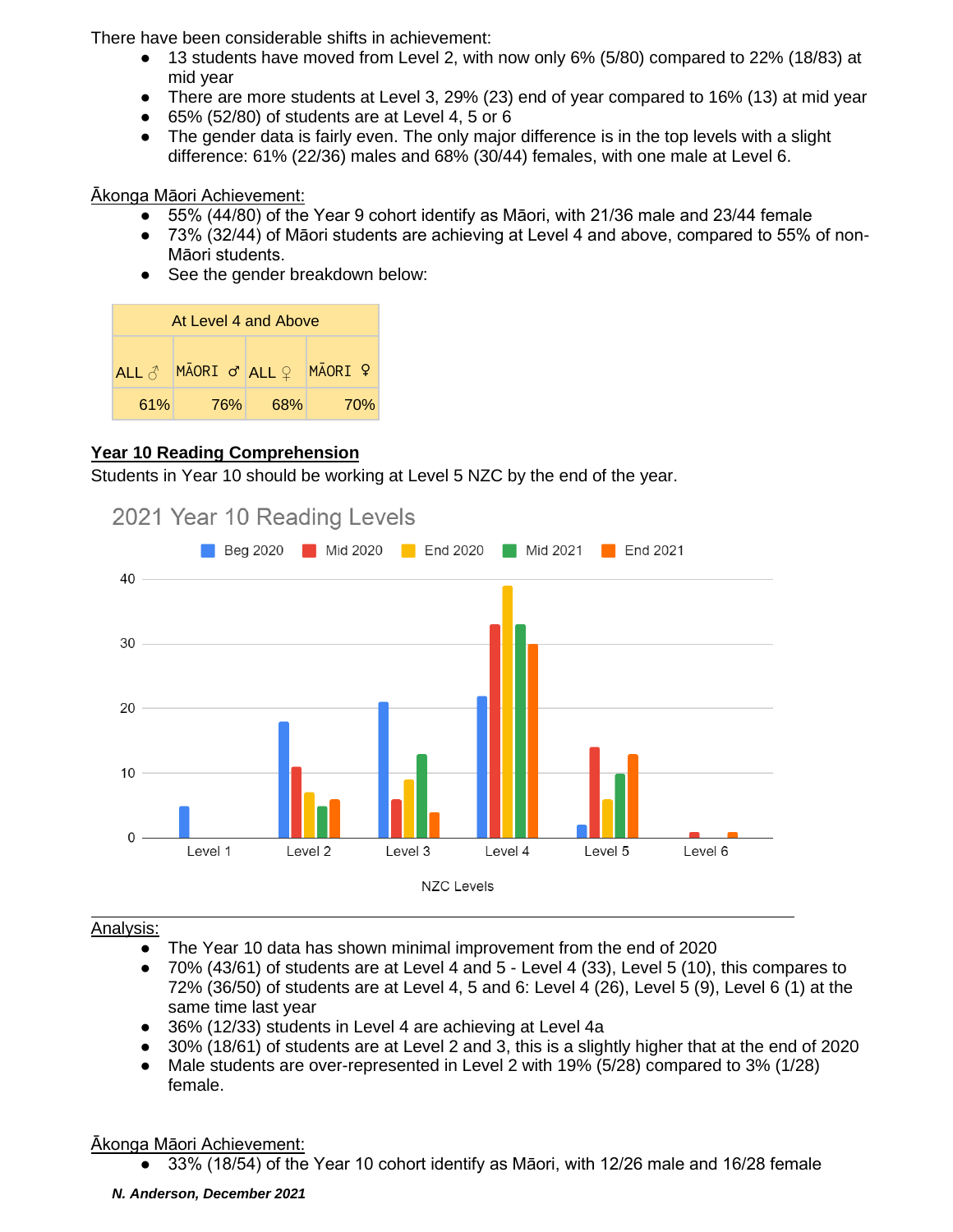- 54% (15/28) of Māori students are achieving at Level 4, compared with 58% of non-Māori students
- 25% (7/28) are at Level 5, compared with 23% of non-Māori students. One non-Māori female student is at Level 6.
- See the gender breakdown below:

| At Level 4 and Above |                                     |     |         |  |  |
|----------------------|-------------------------------------|-----|---------|--|--|
| ALL $\beta$          | $M\bar{A}ORI$ $\sigma$ ALL $\Omega$ |     | MAORI ? |  |  |
| <b>77%</b>           | 67%                                 | 86% | 88%     |  |  |

#### **Year 9 Writing**

Students in Year 9 should be working towards Level 5 NZC by the end of the year. We would expect students to be in Level 4 or early Level 5.



#### Analysis:

- 78 students are included in the end of year data collection compared to 90 at mid-year
- There have been positive shifts in achievement with less students at Levels 2 and 3 than at mid-year: 57% (51/90) mid-year and 38% (30/78) end of year
- Four students remain at Level 1, each with specific learning difficulties (ORS, ESOL, significant learning delay and health conditions)
- $\bullet$  40% (31/78) of students are at Level 4
- 17% (13/78) are at Level 5 or 6, this is an increase of 5 students
- More female students are at Level 4 and above compared to male students: 28/38 females; 16/40 males
- More males are at Levels 2 and 3: 21 compared to 9 females
- ●

Ākonga Māori Achievement:

- 53% (41/78) of the Year 9 cohort identify as Māori, with 22/40 male and 19/38 female
- 61% (25/41) of Māori students are achieving at Level 4 and above, compared to 51% (19/37) of non-Māori students
- $\bullet$  Māori female students are achieving well, with 73% (14/19) at Levels 4, 5 and 6.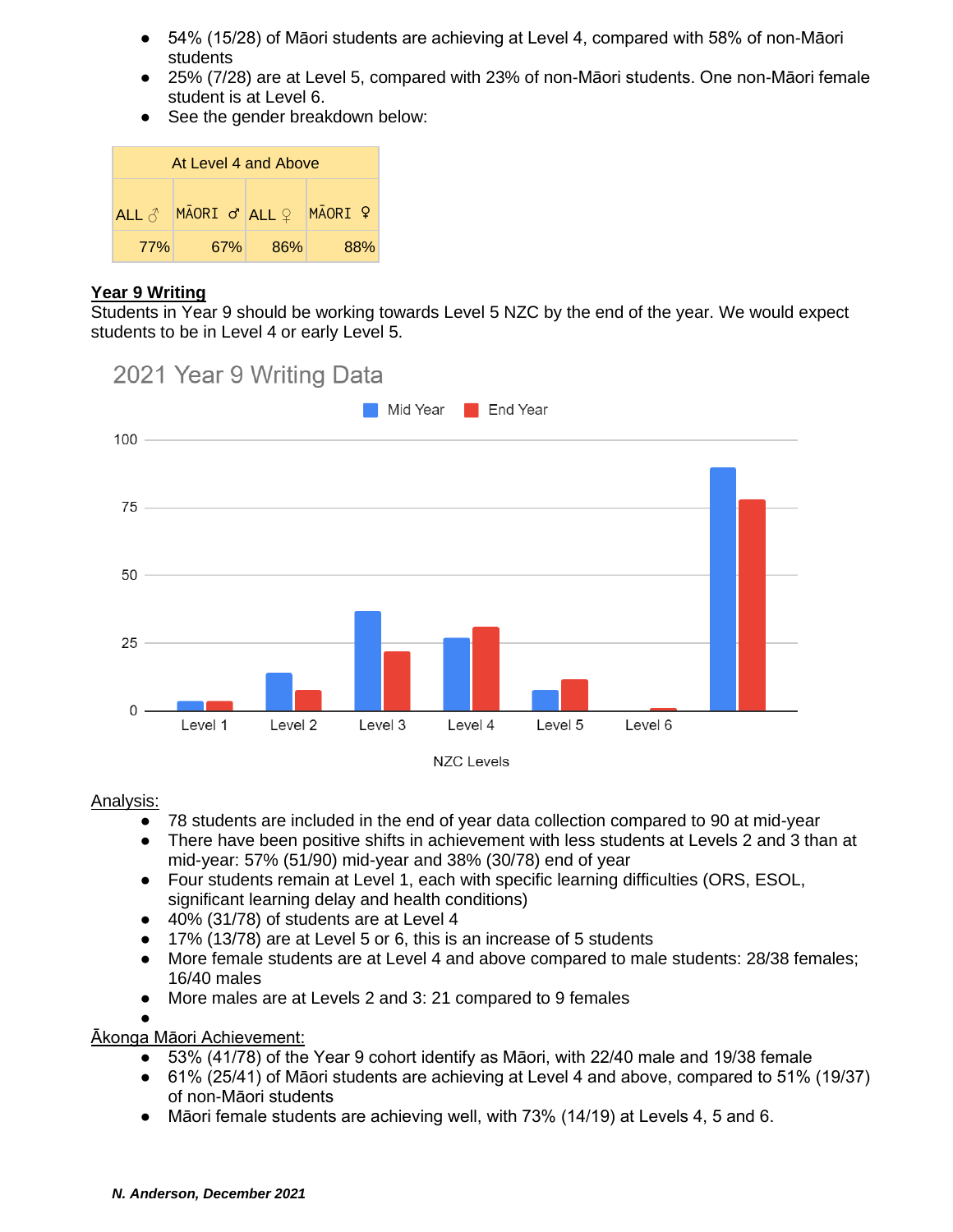

#### **Year 10 Writing**

Students in Year 10 should be working at Level 5 NZC by the end of the year.



#### Analysis:

- 55 students are included in the end of year data collection compared to 67 at mid-year
- 49% (27/55) of students are at Level 2 and 3 which is a decrease from mid-year where there were 57% (38/67)
- 51% (28/55) of students are at Level 4, 5 and 6 compared to 43% (29/67) at mid-year
- 8 students are now achieving at Level 6 NZC
- Male students are over-represented at Level 2 and 3: 61% (14/23); compared to 40% (13/32) female students

#### Ākonga Māori Achievement:

*N. Anderson, December 2021*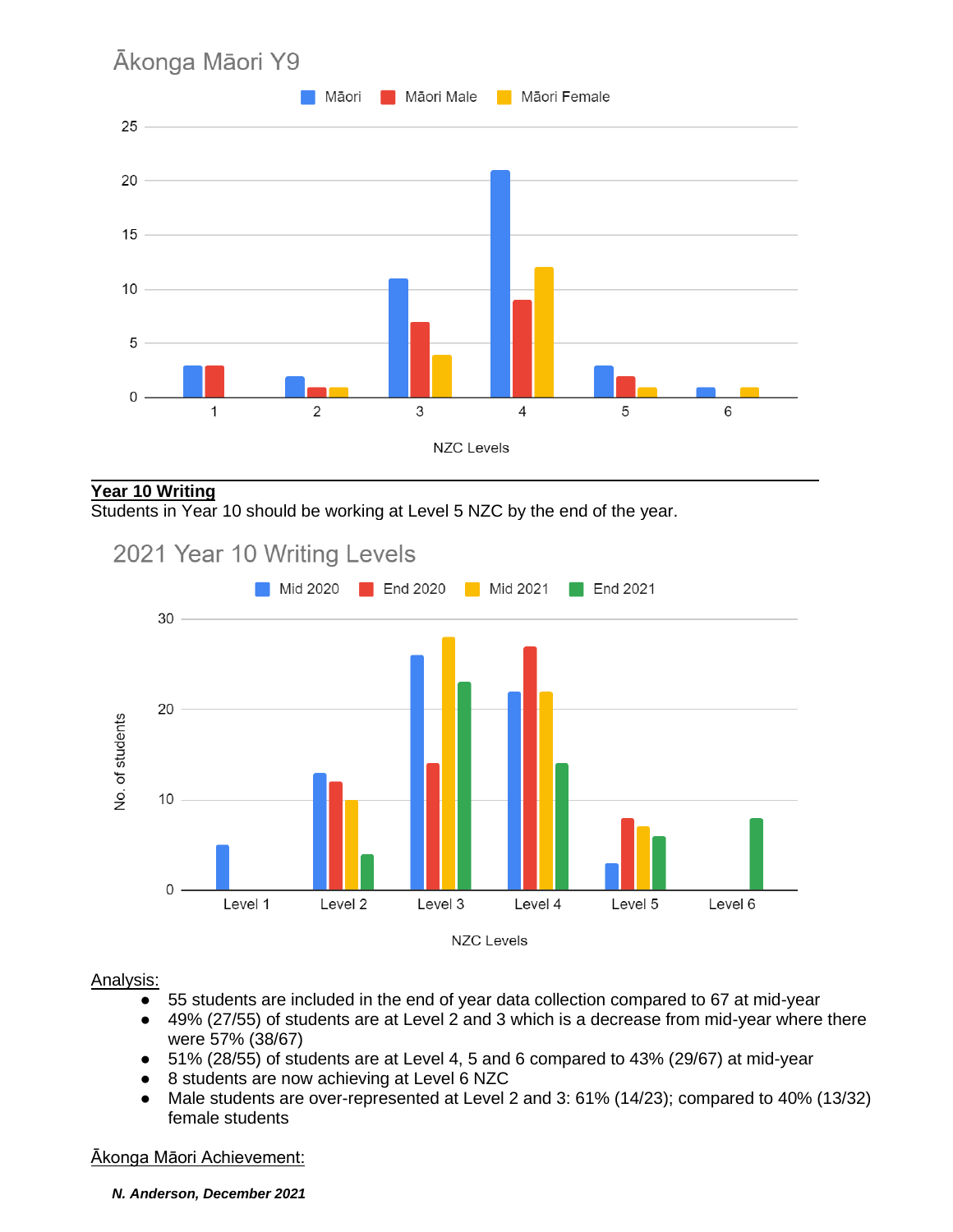- 53% (29/55) of the Year 10 cohort identify as Māori, with 11/23 male and 18/32 female
- 52% (15/29) of Māori students are achieving at Level 4 and above, compared to 50% (13/26) of non-Māori students
- Māori and non-Māori students are achieving on par at Levels 2 and 3



#### **Year 10 Writing Target:**

*Accelerate the progress of students in Year 10 who are currently achieving at Level 4, so they are demonstrating across all subject areas Level 5 writing by the end of 2021 (22 students)*



Analysis:

*N. Anderson, December 2021* ● Information has been collected on 19/22 target students as one has left and two have been